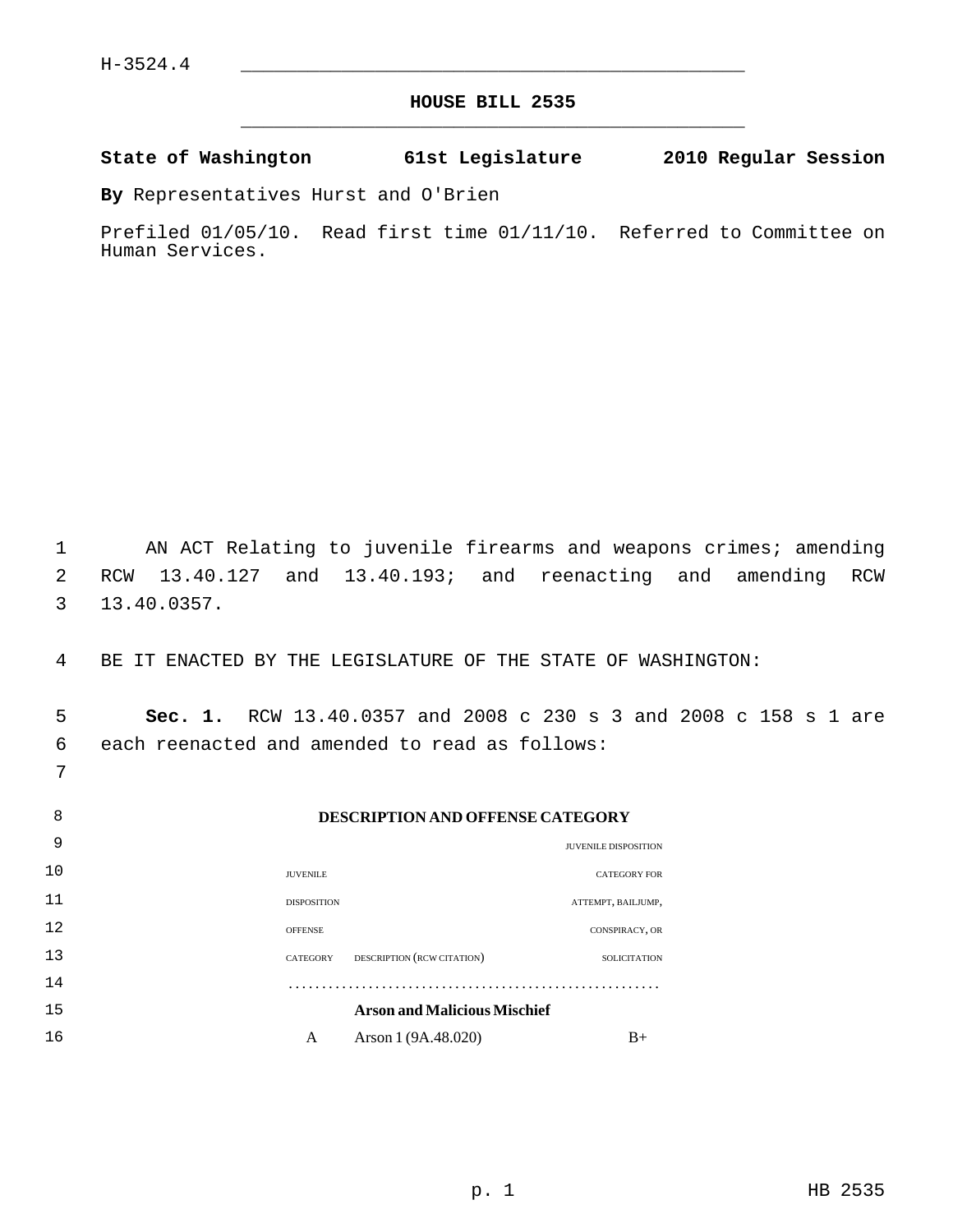| 1  | B             | Arson 2 (9A.48.030)                             | $\mathsf{C}$  |
|----|---------------|-------------------------------------------------|---------------|
| 2  | $\mathsf{C}$  | Reckless Burning 1 (9A.48.040)                  | D             |
| 3  | D             | Reckless Burning 2 (9A.48.050)                  | E             |
| 4  | B             | Malicious Mischief 1 (9A.48.070)                | $\mathcal{C}$ |
| 5  | $\mathcal{C}$ | Malicious Mischief 2 (9A.48.080)                | D             |
| 6  | D             | Malicious Mischief 3 (9A.48.090(2) (a) and      |               |
| 7  |               | (c)                                             | E             |
| 8  | E             | Malicious Mischief 3 (9A.48.090(2)(b))          | E             |
| 9  | E             | Tampering with Fire Alarm Apparatus             |               |
| 10 |               | (9.40.100)                                      | E             |
| 11 | E             | Tampering with Fire Alarm Apparatus with        |               |
| 12 |               | Intent to Commit Arson (9.40.105)               | E             |
| 13 | A             | Possession of Incendiary Device $(9.40.120)$ B+ |               |
| 14 |               | <b>Assault and Other Crimes Involving</b>       |               |
| 15 |               | <b>Physical Harm</b>                            |               |
| 16 | A             | Assault 1 (9A.36.011)                           | $B+$          |
| 17 | $B+$          | Assault 2 (9A.36.021)                           | $C+$          |
| 18 | $C+$          | Assault 3 (9A.36.031)                           | $D+$          |
| 19 | $D+$          | Assault 4 (9A.36.041)                           | E             |
| 20 | $B+$          | Drive-By Shooting (9A.36.045)                   | $C+$          |
| 21 | $D+$          | Reckless Endangerment (9A.36.050)               | E             |
| 22 | $C+$          | Promoting Suicide Attempt (9A.36.060)           | $D+$          |
| 23 | $D+$          | Coercion (9A.36.070)                            | E             |
| 24 | $C+$          | Custodial Assault (9A.36.100)                   | $D+$          |
| 25 |               | <b>Burglary and Trespass</b>                    |               |
| 26 | $B+$          | Burglary 1 (9A.52.020)                          | $C+$          |
| 27 | B             | Residential Burglary (9A.52.025)                | C             |
| 28 | B             | Burglary 2 (9A.52.030)                          | $\mathcal{C}$ |
| 29 | D             | Burglary Tools (Possession of) (9A.52.060) E    |               |
| 30 | D             | Criminal Trespass 1 (9A.52.070)                 | E             |
| 31 | E             | Criminal Trespass 2 (9A.52.080)                 | E             |
| 32 | $\mathsf{C}$  | Mineral Trespass (78.44.330)                    | $\mathcal{C}$ |
| 33 | $\mathcal{C}$ | Vehicle Prowling 1 (9A.52.095)                  | D             |
| 34 | D             | Vehicle Prowling 2 (9A.52.100)                  | E             |
| 35 |               | <b>Drugs</b>                                    |               |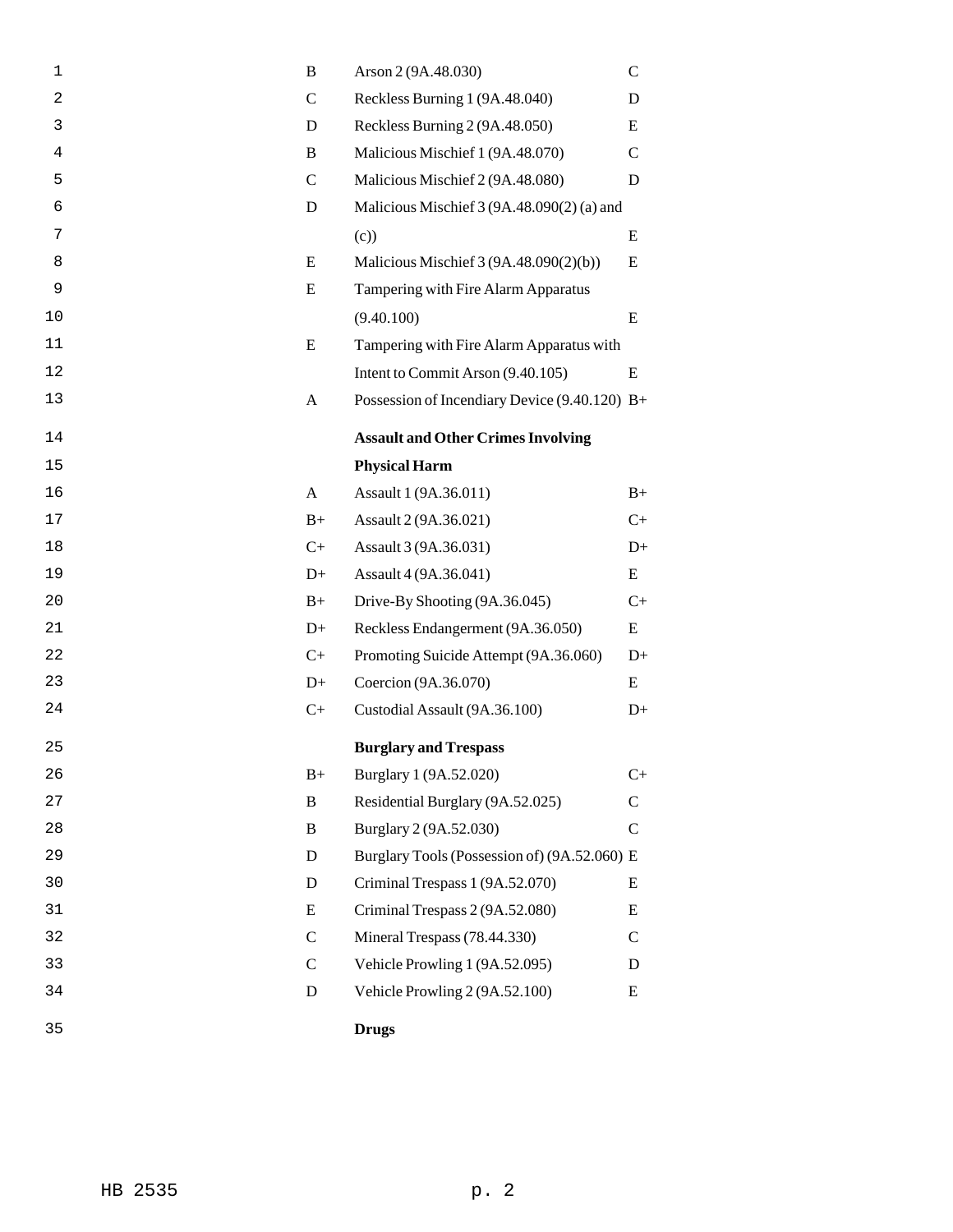| 1              | E             | Possession/Consumption of Alcohol               |               |
|----------------|---------------|-------------------------------------------------|---------------|
| $\overline{a}$ |               | (66.44.270)                                     | E             |
| 3              | $\mathbf C$   | <b>Illegally Obtaining Legend Drug</b>          |               |
| 4              |               | (69.41.020)                                     | D             |
| 5              | $C+$          | Sale, Delivery, Possession of Legend Drug       |               |
| 6              |               | with Intent to Sell $(69.41.030(2)(a))$         | $D+$          |
| 7              | E             | Possession of Legend Drug                       |               |
| 8              |               | (69.41.030(2)(b))                               | E             |
| 9              | $B+$          | Violation of Uniform Controlled Substances      |               |
| 10             |               | Act - Narcotic, Methamphetamine, or             |               |
| 11             |               | Flunitrazepam Sale $(69.50.401(2)(a)$ or        |               |
| 12             |               | (b))                                            | $B+$          |
| 13             | $\mathbf C$   | Violation of Uniform Controlled Substances      |               |
| 14             |               | Act - Nonnarcotic Sale (69.50.401(2)(c))        | $\mathcal{C}$ |
| 15             | E             | Possession of Marihuana <40 grams               |               |
| 16             |               | (69.50.4014)                                    | E             |
| 17             | $\mathbf C$   | Fraudulently Obtaining Controlled               |               |
| 18             |               | Substance (69.50.403)                           | $\mathsf{C}$  |
| 19             | $C+$          | Sale of Controlled Substance for Profit         |               |
| 20             |               | (69.50.410)                                     | $C+$          |
| 21             | E             | Unlawful Inhalation (9.47A.020)                 | E             |
| 22             | B             | Violation of Uniform Controlled Substances      |               |
| 23             |               | Act - Narcotic, Methamphetamine, or             |               |
| 24             |               | Flunitrazepam Counterfeit Substances            |               |
| 25             |               | $(69.50.4011(2)$ (a) or (b))                    | B             |
| 26             | C             | Violation of Uniform Controlled Substances      |               |
| 27             |               | <b>Act - Nonnarcotic Counterfeit Substances</b> |               |
| 28             |               | $(69.50.4011(2)$ (c), (d), or (e))              | $\mathcal{C}$ |
| 29             | $\mathcal{C}$ | Violation of Uniform Controlled Substances      |               |
| 30             |               | Act - Possession of a Controlled Substance      |               |
| 31             |               | (69.50.4013)                                    | C             |
| 32             | $\mathcal{C}$ | Violation of Uniform Controlled Substances      |               |
| 33             |               | Act - Possession of a Controlled Substance      |               |
| 34             |               | (69.50.4012)                                    | $\mathcal{C}$ |
| 35             |               | <b>Firearms and Weapons</b>                     |               |
| 36             | <u>A-</u>     | Unlawful Possession of a Firearm 1              |               |
| 37             |               | (9.41.040(1))                                   | $B+$          |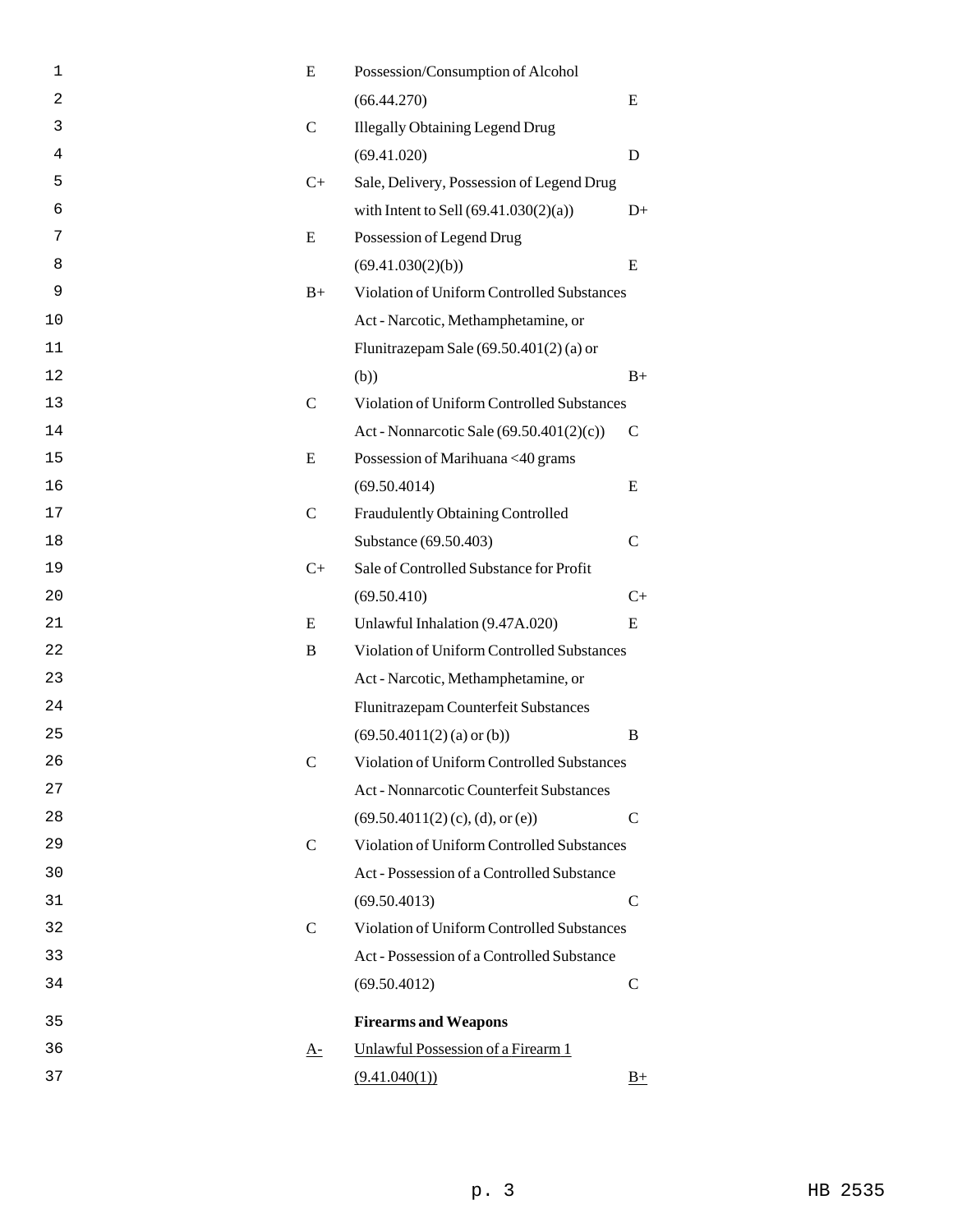| 1              | $B+$        | Unlawful Possession of a Firearm 2        |                  |
|----------------|-------------|-------------------------------------------|------------------|
| $\overline{c}$ |             | (9.41.040(2))                             | $\underline{C+}$ |
| 3              | $B_{\pm}$   | Theft of Firearm (9A.56.300)              | $\mathbf C$      |
| 4              | $B_{\pm}$   | Possession of Stolen Firearm (9A.56.310)  | $\mathbf C$      |
| 5              | E           | Carrying Loaded Pistol Without Permit     |                  |
| 6              |             | (9.41.050)                                | E                |
| 7              | (GE)        | Possession of Firearms by Minor (<18)     |                  |
| 8              |             | (9.41.040(2)(a)(iii))                     | $\Theta$ )       |
| 9              | $D+$        | Possession of Dangerous Weapon            |                  |
| 10             |             | (9.41.250)                                | E                |
| 11             | D           | Intimidating Another Person by use of     |                  |
| 12             |             | Weapon (9.41.270)                         | E                |
| 13             |             | Homicide                                  |                  |
| 14             | $A+$        | Murder 1 (9A.32.030)                      | A                |
| 15             | $A+$        | Murder 2 (9A.32.050)                      | $B+$             |
| 16             | $B+$        | Manslaughter 1 (9A.32.060)                | $C+$             |
| 17             | $C_{+}$     | Manslaughter 2 (9A.32.070)                | $D+$             |
| 18             | $B+$        | Vehicular Homicide (46.61.520)            | $C+$             |
|                |             |                                           |                  |
| 19             |             | <b>Kidnapping</b>                         |                  |
| 20             | A           | Kidnap 1 (9A.40.020)                      | $B+$             |
| 21             | $B+$        | Kidnap 2 (9A.40.030)                      | $C+$             |
| 22             | $C+$        | Unlawful Imprisonment (9A.40.040)         | $D+$             |
| 23             |             | <b>Obstructing Governmental Operation</b> |                  |
| 24             | D           | Obstructing a Law Enforcement Officer     |                  |
| 25             |             | (9A.76.020)                               | E                |
| 26             | E           | Resisting Arrest (9A.76.040)              | E                |
| 27             | B           | Introducing Contraband 1 (9A.76.140)      | $\mathsf{C}$     |
| 28             | $\mathbf C$ | Introducing Contraband 2 (9A.76.150)      | D                |
| 29             | E           | Introducing Contraband 3 (9A.76.160)      | E                |
| 30             | $B+$        | Intimidating a Public Servant (9A.76.180) | $C+$             |
| 31             | $B+$        | Intimidating a Witness (9A.72.110)        | $C+$             |
| 32             |             | <b>Public Disturbance</b>                 |                  |
| 33             | $C+$        | Riot with Weapon $(9A.84.010(2)(b))$      | $D+$             |
| 34             | $D+$        | Riot Without Weapon $(9A.84.010(2)(a))$   | E                |
| 35             | E           | Failure to Disperse (9A.84.020)           | E                |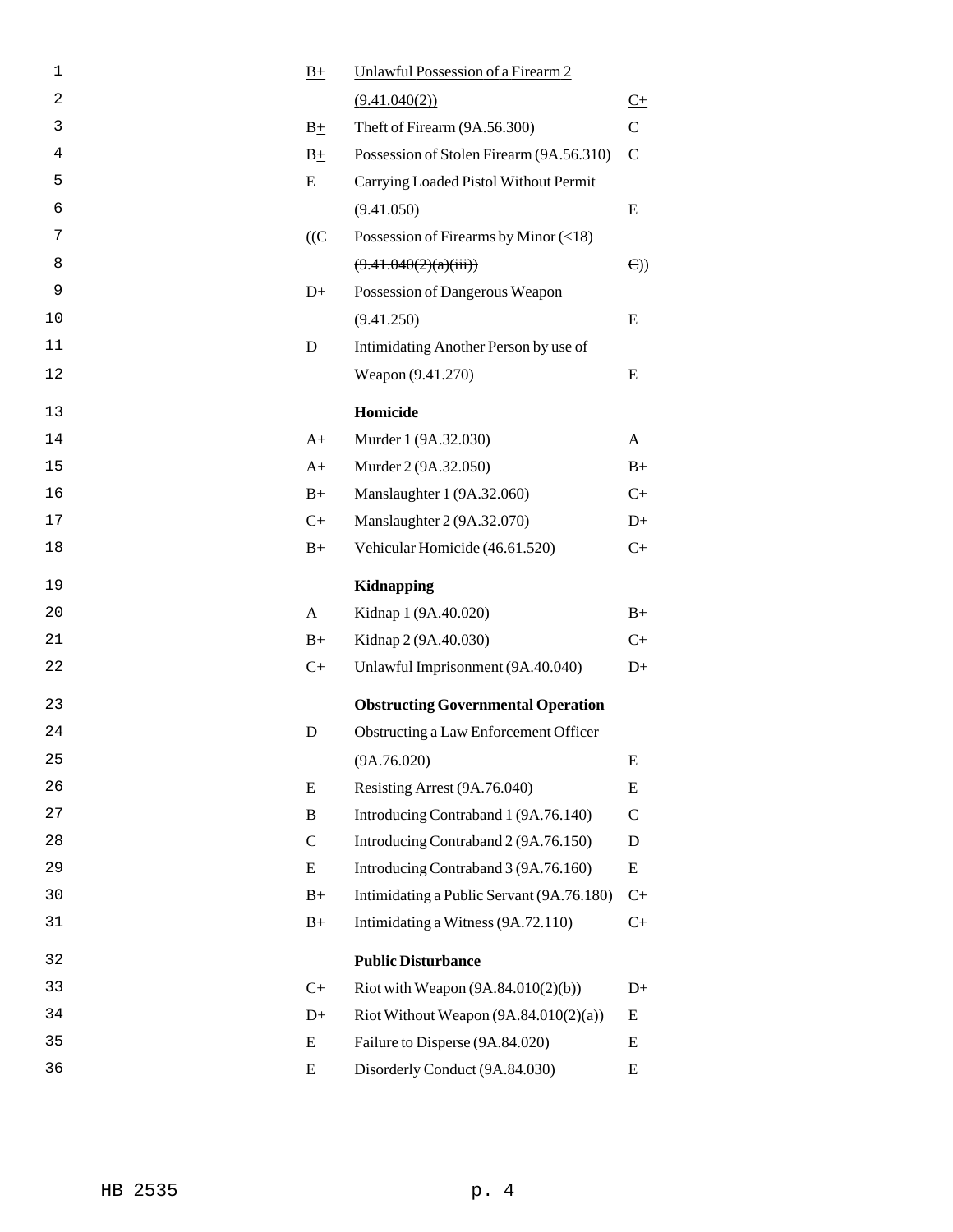| 1  |              | <b>Sex Crimes</b>                                 |               |
|----|--------------|---------------------------------------------------|---------------|
| 2  | A            | Rape 1 (9A.44.040)                                | $B+$          |
| 3  | $A-$         | Rape 2 (9A.44.050)                                | $B+$          |
| 4  | $C+$         | Rape 3 (9A.44.060)                                | $D+$          |
| 5  | $A-$         | Rape of a Child 1 (9A.44.073)                     | $B+$          |
| 6  | $B+$         | Rape of a Child 2 (9A.44.076)                     | $C+$          |
| 7  | B            | Incest $1(9A.64.020(1))$                          | $\mathbf C$   |
| 8  | $\mathbf C$  | Incest 2 (9A.64.020(2))                           | D             |
| 9  | $D+$         | Indecent Exposure (Victim <14)                    |               |
| 10 |              | (9A.88.010)                                       | E             |
| 11 | E            | Indecent Exposure (Victim 14 or over)             |               |
| 12 |              | (9A.88.010)                                       | E             |
| 13 | $B+$         | Promoting Prostitution 1 (9A.88.070)              | $C+$          |
| 14 | $C+$         | Promoting Prostitution 2 (9A.88.080)              | $D+$          |
| 15 | E            | O & A (Prostitution) $(9A.88.030)$                | E             |
| 16 | $B+$         | Indecent Liberties (9A.44.100)                    | $C+$          |
| 17 | $A-$         | Child Molestation 1 (9A.44.083)                   | $B+$          |
| 18 | B            | Child Molestation 2 (9A.44.086)                   | $C+$          |
| 19 | $\mathbf C$  | Failure to Register as a Sex Offender             |               |
| 20 |              | (9A.44.130)                                       | D             |
| 21 |              | Theft, Robbery, Extortion, and Forgery            |               |
| 22 | B            | Theft 1 (9A.56.030)                               | $\mathcal{C}$ |
| 23 | $\mathsf{C}$ | Theft 2 (9A.56.040)                               | D             |
| 24 | D            | Theft 3 (9A.56.050)                               | E             |
| 25 | B            | Theft of Livestock 1 and 2 (9A.56.080 and         |               |
| 26 |              | 9A.56.083)                                        | $\mathcal{C}$ |
| 27 | $\mathbf C$  | Forgery (9A.60.020)                               | D             |
| 28 | A            | Robbery 1 (9A.56.200)                             | $B+$          |
| 29 | $B+$         | Robbery 2 (9A.56.210)                             | $C+$          |
| 30 | $B+$         | Extortion 1 (9A.56.120)                           | $C+$          |
| 31 | $C+$         | Extortion 2 (9A.56.130)                           | $D+$          |
| 32 | $\mathsf{C}$ | Identity Theft $1(9.35.020(2))$                   | D             |
| 33 | D            | Identity Theft 2 (9.35.020(3))                    | E             |
| 34 | D            | <b>Improperly Obtaining Financial Information</b> |               |
| 35 |              | (9.35.010)                                        | E             |
| 36 | B            | Possession of a Stolen Vehicle (9A.56.068) C      |               |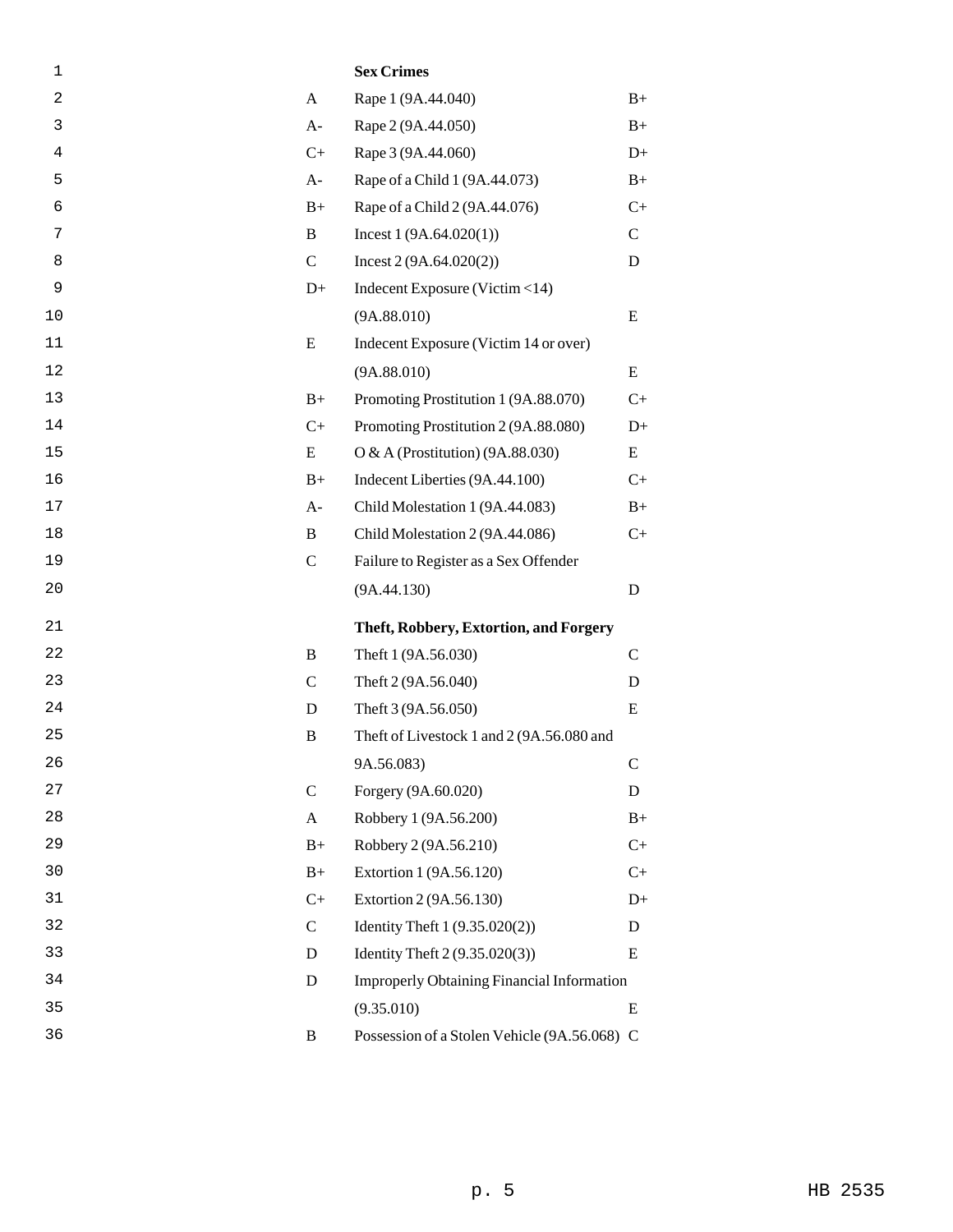| 1              | B             | Possession of Stolen Property 1            |              |
|----------------|---------------|--------------------------------------------|--------------|
| $\overline{a}$ |               | (9A.56.150)                                | $\mathsf{C}$ |
| 3              | $\mathsf{C}$  | Possession of Stolen Property 2            |              |
| 4              |               | (9A.56.160)                                | D            |
| 5              | D             | Possession of Stolen Property 3            |              |
| 6              |               | (9A.56.170)                                | E            |
| 7              | B             | Taking Motor Vehicle Without Permission    |              |
| 8              |               | 1 (9A.56.070)                              | $\mathsf{C}$ |
| 9              | $\mathsf{C}$  | Taking Motor Vehicle Without Permission    |              |
| 10             |               | 2(9A.56.075)                               | D            |
| 11             | B             | Theft of a Motor Vehicle (9A.56.065)       | $\mathsf{C}$ |
| 12             |               | <b>Motor Vehicle Related Crimes</b>        |              |
| 13             | E             | Driving Without a License (46.20.005)      | E            |
| 14             | $B+$          | Hit and Run - Death $(46.52.020(4)(a))$    | $C_{+}$      |
| 15             | $\mathsf{C}$  | Hit and Run - Injury (46.52.020(4)(b))     | D            |
| 16             | D             | Hit and Run-Attended $(46.52.020(5))$      | E            |
| 17             | E             | Hit and Run-Unattended (46.52.010)         | E            |
| 18             | $\mathcal{C}$ | Vehicular Assault (46.61.522)              | D            |
| 19             | $\mathsf{C}$  | Attempting to Elude Pursuing Police        |              |
| 20             |               | Vehicle (46.61.024)                        | D            |
| 21             | E             | Reckless Driving (46.61.500)               | E            |
| 22             | D             | Driving While Under the Influence          |              |
| 23             |               | $(46.61.502$ and $46.61.504)$              | E            |
| 24             | $B+$          | Felony Driving While Under the Influence   |              |
| 25             |               | (46.61.502(6))                             | B            |
| 26             | $B+$          | Felony Physical Control of a Vehicle While |              |
| 27             |               | Under the Influence $(46.61.504(6))$       | B            |
| 28             |               | Other                                      |              |
| 29             | B             | Animal Cruelty 1 (16.52.205)               | C            |
| 30             | B             | Bomb Threat (9.61.160)                     | $\mathsf{C}$ |
| 31             | $\mathsf{C}$  | Escape $1^1$ (9A.76.110)                   | $\mathsf{C}$ |
| 32             | $\mathsf{C}$  | Escape 2 <sup>1</sup> (9A.76.120)          | C            |
| 33             | D             | Escape 3 (9A.76.130)                       | E            |
| 34             | E             | Obscene, Harassing, Etc., Phone Calls      |              |
| 35             |               | (9.61.230)                                 | E            |
|                |               |                                            |              |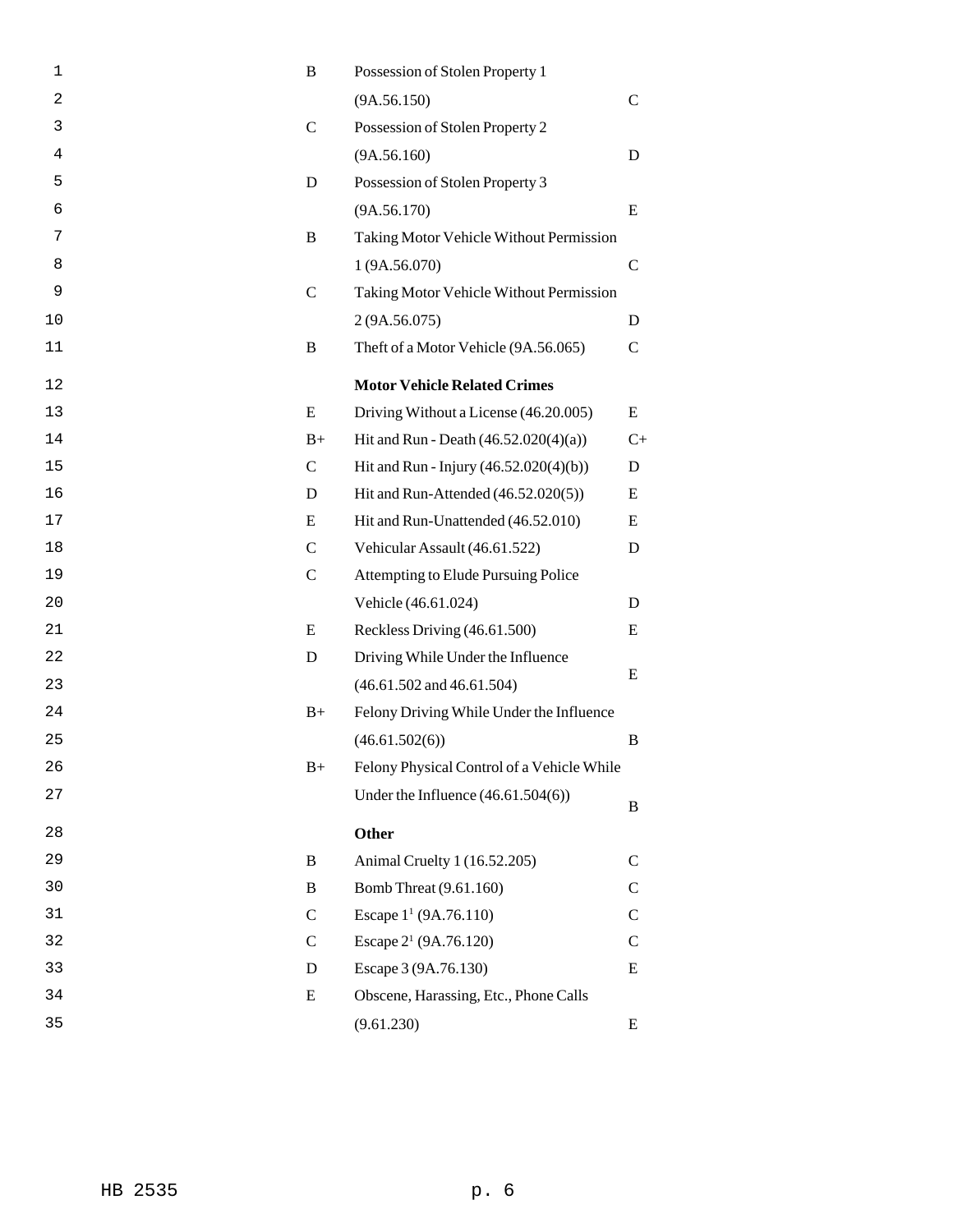| 1        | A                                                                              | Other Offense Equivalent to an Adult Class                 |                                                                                    |  |
|----------|--------------------------------------------------------------------------------|------------------------------------------------------------|------------------------------------------------------------------------------------|--|
| 2        |                                                                                | A Felony                                                   | $B+$                                                                               |  |
| 3        | $\mathbf B$                                                                    | Other Offense Equivalent to an Adult Class                 |                                                                                    |  |
| 4        |                                                                                | <b>B</b> Felony                                            | $\mathcal{C}$                                                                      |  |
| 5        | $\mathcal{C}$                                                                  | Other Offense Equivalent to an Adult Class                 |                                                                                    |  |
| 6        |                                                                                | C Felony                                                   | D                                                                                  |  |
| 7        | ${\bf D}$                                                                      | Other Offense Equivalent to an Adult Gross                 |                                                                                    |  |
| 8        |                                                                                | Misdemeanor                                                | ${\bf E}$                                                                          |  |
| 9        | E                                                                              | Other Offense Equivalent to an Adult                       |                                                                                    |  |
| 10       |                                                                                | Misdemeanor                                                | E                                                                                  |  |
| 11       | $\mathbf V$                                                                    | Violation of Order of Restitution,                         |                                                                                    |  |
| 12       |                                                                                | Community Supervision, or Confinement                      |                                                                                    |  |
| 13       |                                                                                | $(13.40.200)^2$                                            | $\mathbf V$                                                                        |  |
| 14<br>15 |                                                                                | and the standard range is established as follows:          | <sup>1</sup> Escape 1 and 2 and Attempted Escape 1 and 2 are classed as C offenses |  |
| 16       |                                                                                |                                                            | 1st escape or attempted escape during 12-month period - 4 weeks                    |  |
| 17       | confinement                                                                    |                                                            |                                                                                    |  |
| 18       |                                                                                |                                                            |                                                                                    |  |
| 19       | 2nd escape or attempted escape during 12-month period - 8 weeks<br>confinement |                                                            |                                                                                    |  |
| 20       | 3rd and subsequent escape or attempted escape during 12-month                  |                                                            |                                                                                    |  |
| 21       | period - 12 weeks confinement                                                  |                                                            |                                                                                    |  |
| 22       |                                                                                |                                                            | <sup>2</sup> If the court finds that a respondent has violated terms of an order,  |  |
| 23       |                                                                                | it may impose a penalty of up to 30 days of confinement.   |                                                                                    |  |
| 24       |                                                                                | JUVENILE SENTENCING STANDARDS                              |                                                                                    |  |
| 25       |                                                                                |                                                            | This schedule must be used for juvenile offenders. The court may                   |  |
| 26       |                                                                                | select sentencing option A, B, C, D, or RCW 13.40.167.     |                                                                                    |  |
| 27       |                                                                                | <b>OPTION A</b>                                            |                                                                                    |  |
| 28<br>29 |                                                                                | <b>JUVENILE OFFENDER SENTENCING GRID</b><br>STANDARD RANGE |                                                                                    |  |
| 30       | $A+$                                                                           | 180 WEEKS TO AGE 21 YEARS                                  |                                                                                    |  |
| 31       |                                                                                |                                                            |                                                                                    |  |
| 32       | A                                                                              | 103 WEEKS TO 129 WEEKS                                     |                                                                                    |  |
| 33       |                                                                                |                                                            |                                                                                    |  |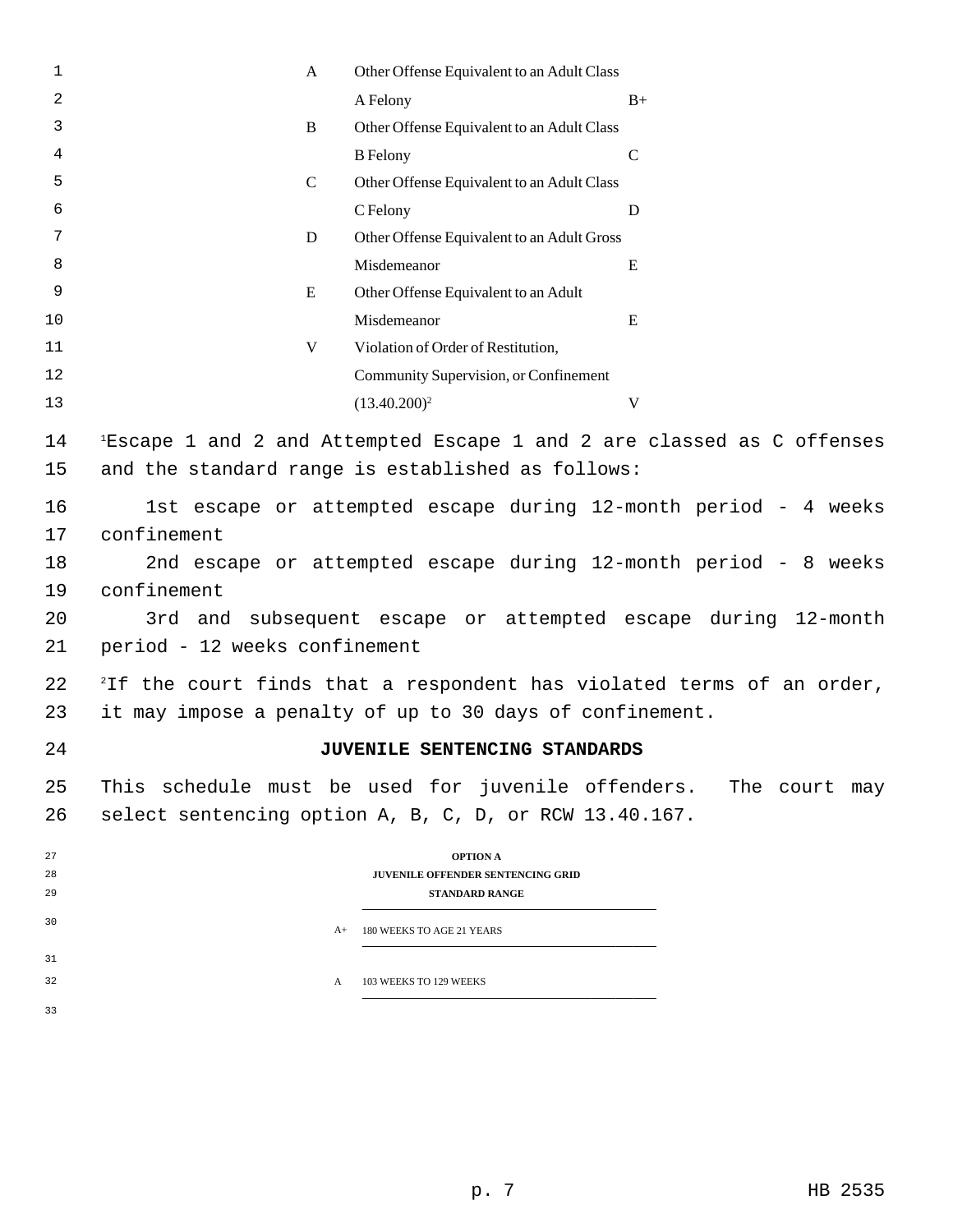| $1\,$ |          | A-           | 15-36            | 52-65                                              | 80-100       | 103-129      |                |
|-------|----------|--------------|------------------|----------------------------------------------------|--------------|--------------|----------------|
| 2     |          |              | <b>WEEKS</b>     | WEEKS                                              | <b>WEEKS</b> | <b>WEEKS</b> |                |
| 3     |          |              | <b>EXCEPT</b>    |                                                    |              |              |                |
| 4     |          |              | 30-40            |                                                    |              |              |                |
| 5     |          |              | <b>WEEKS FOR</b> |                                                    |              |              |                |
| 6     |          |              | $15-17$          |                                                    |              |              |                |
| 7     |          |              | YEAR OLDS        |                                                    |              |              |                |
| 8     |          |              |                  |                                                    |              |              |                |
| 9     | Current  | $B+$         | 15-36            |                                                    | 52-65        | 80-100       | 103-129        |
| 10    | Offense  |              | <b>WEEKS</b>     |                                                    | <b>WEEKS</b> | <b>WEEKS</b> | <b>WEEKS</b>   |
| 11    | Category |              |                  |                                                    |              |              |                |
| 12    |          | $\, {\bf B}$ | <b>LOCAL</b>     |                                                    |              |              | 52-65          |
| 13    |          |              | SANCTIONS (LS)   |                                                    | 15-36 WEEKS  |              | <b>WEEKS</b>   |
| 14    |          |              |                  |                                                    |              |              |                |
| 15    |          | $C+$         | LS               |                                                    |              |              |                |
| 16    |          |              |                  |                                                    |              | 15-36 WEEKS  |                |
|       |          |              |                  |                                                    |              |              |                |
| 17    |          |              |                  |                                                    |              |              |                |
| 18    |          | C            | LS               |                                                    |              |              | 15-36 WEEKS    |
| 19    |          |              |                  | <b>Local Sanctions:</b>                            |              |              |                |
| 20    |          |              |                  | $0$ to $30~\mathrm{Days}$                          |              |              |                |
| 21    |          | $D+$         | LS               | 0 to 12 Months Community Supervision               |              |              |                |
| 22    |          |              |                  | $0$ to $150\ \mathrm{House}$ Community Restitution |              |              |                |
| 23    |          | D            | LS               | \$0 to \$500 Fine                                  |              |              |                |
| 24    |          |              |                  |                                                    |              |              |                |
| 25    |          | E            | LS               |                                                    |              |              |                |
| 26    |          |              |                  |                                                    |              |              |                |
| 27    |          |              | $\boldsymbol{0}$ | $\,1$                                              | $\sqrt{2}$   | 3            | $\overline{4}$ |
| 28    |          |              |                  |                                                    |              |              | or more        |
| 29    |          |              |                  | PRIOR ADJUDICATIONS                                |              |              |                |

30 NOTE: References in the grid to days or weeks mean periods of 31 confinement.

32 (1) The vertical axis of the grid is the current offense category. 33 The current offense category is determined by the offense of 34 adjudication.

35 (2) The horizontal axis of the grid is the number of prior 36 adjudications included in the juvenile's criminal history. Each prior 37 felony adjudication shall count as one point. Each prior violation, 38 misdemeanor, and gross misdemeanor adjudication shall count as 1/4 39 point. Fractional points shall be rounded down.

40 (3) The standard range disposition for each offense is determined 41 by the intersection of the column defined by the prior adjudications 42 and the row defined by the current offense category.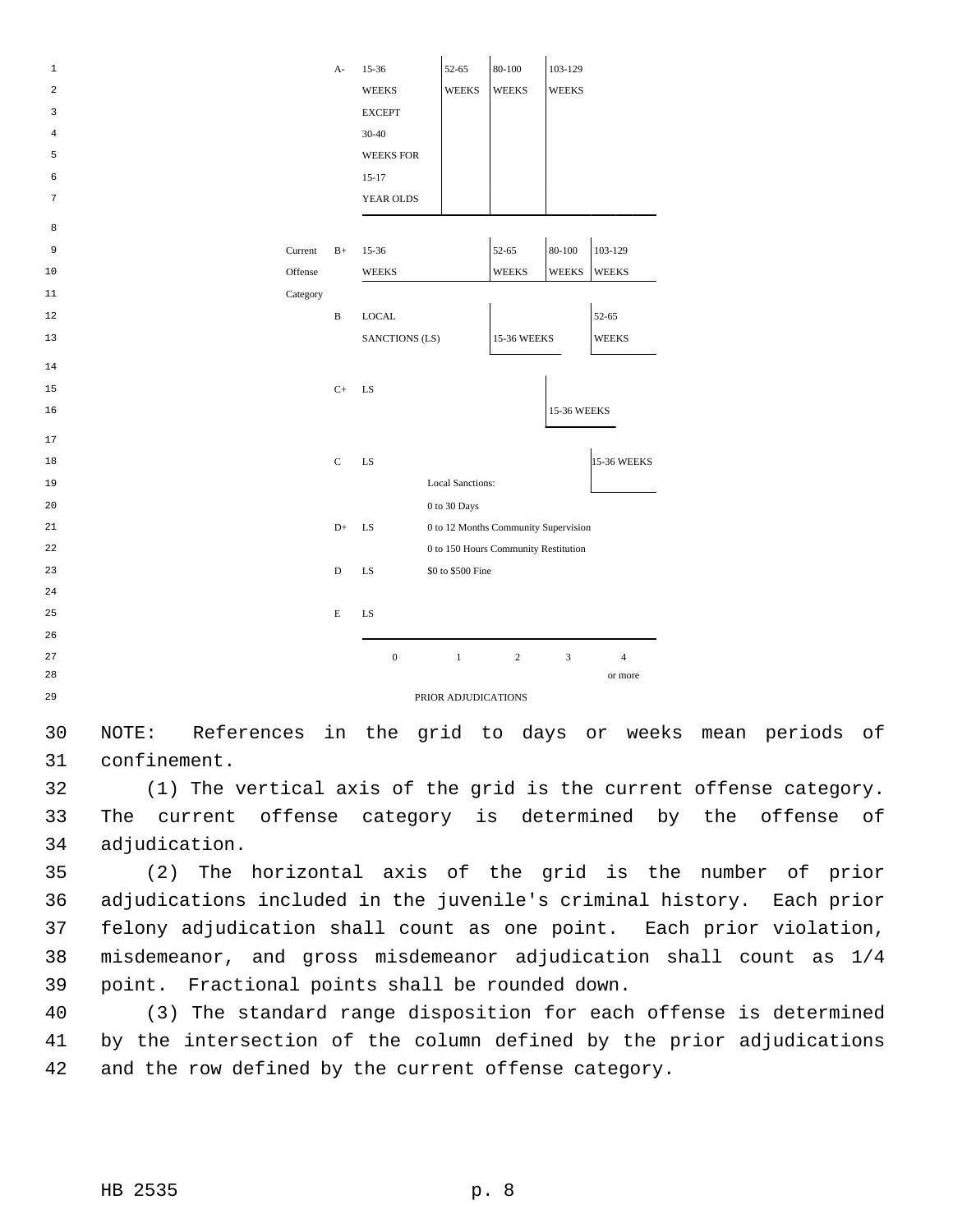1 (4) RCW 13.40.180 applies if the offender is being sentenced for 2 more than one offense.

 3 (5) A current offense that is a violation is equivalent to an 4 offense category of E. However, a disposition for a violation shall 5 not include confinement.

## 6 **OR**

## 7 **OPTION B**

#### 8 **SUSPENDED DISPOSITION ALTERNATIVE**

 9 (1) If the offender is subject to a standard range disposition 10 involving confinement by the department, the court may impose the 11 standard range and suspend the disposition on condition that the 12 offender comply with one or more local sanctions and any educational or 13 treatment requirement. The treatment programs provided to the offender 14 must be either research-based best practice programs as identified by 15 the Washington state institute for public policy or the joint 16 legislative audit and review committee, or for chemical dependency 17 treatment programs or services, they must be evidence-based or 18 research-based best practice programs. For the purposes of this 19 subsection:

20 (a) "Evidence-based" means a program or practice that has had 21 multiple site random controlled trials across heterogeneous populations 22 demonstrating that the program or practice is effective for the 23 population; and

24 (b) "Research-based" means a program or practice that has some 25 research demonstrating effectiveness, but that does not yet meet the 26 standard of evidence-based practices.

27 (2) If the offender fails to comply with the suspended disposition, 28 the court may impose sanctions pursuant to RCW 13.40.200 or may revoke 29 the suspended disposition and order the disposition's execution.

30 (3) An offender is ineligible for the suspended disposition option 31 under this section if the offender is:

32 (a) Adjudicated of an A+ offense;

33 (b) Fourteen years of age or older and is adjudicated of one or 34 more of the following offenses:

35 (i) A class A offense, or an attempt, conspiracy, or solicitation 36 to commit a class A offense;

37 (ii) Manslaughter in the first degree (RCW  $9A.32.060$ ); (( $\Theta$ r))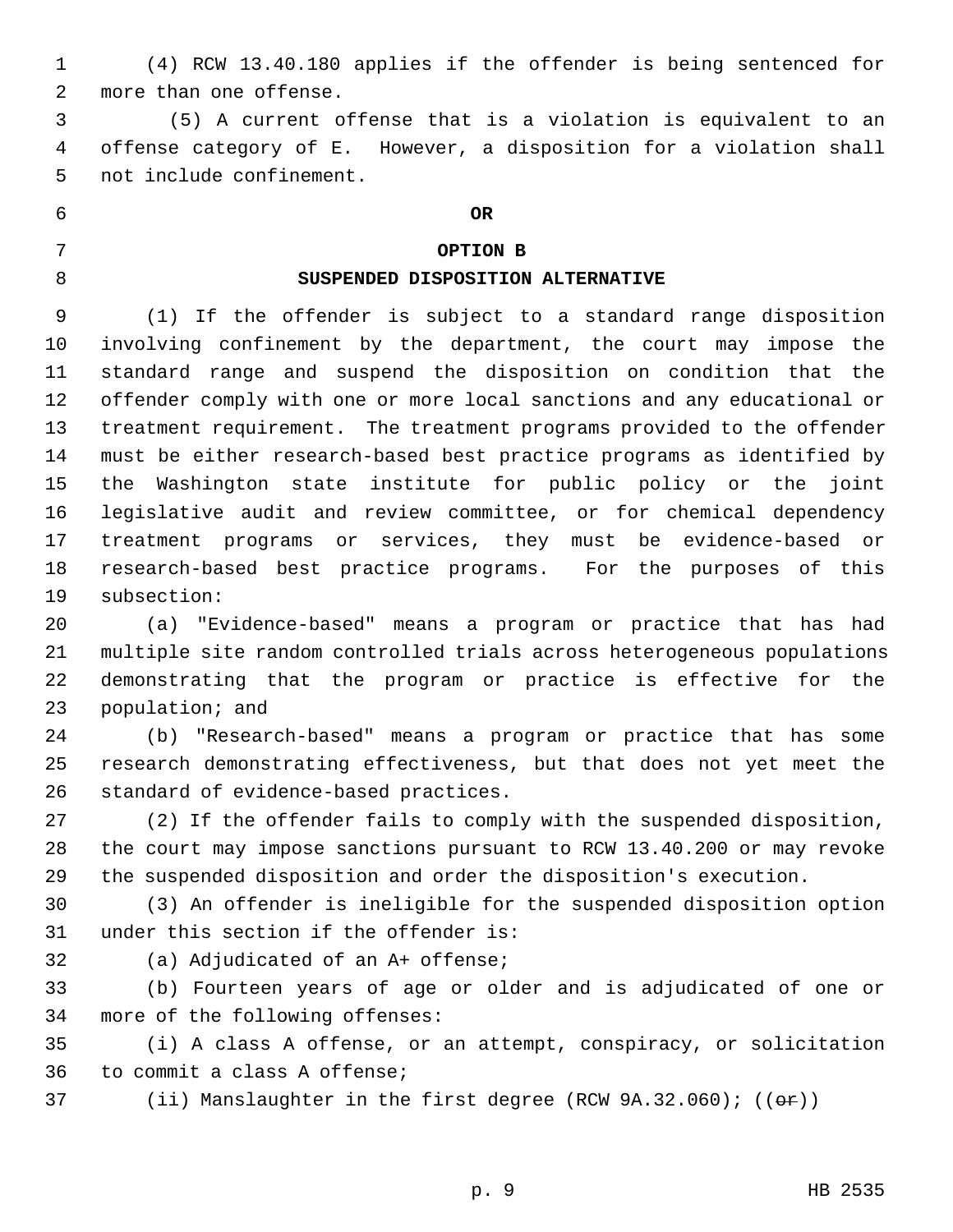1 (iii) Assault in the second degree (RCW 9A.36.021), extortion in 2 the first degree (RCW 9A.56.120), kidnapping in the second degree (RCW 3 9A.40.030), robbery in the second degree (RCW 9A.56.210), residential 4 burglary (RCW 9A.52.025), burglary in the second degree (RCW 5 9A.52.030), drive-by shooting (RCW 9A.36.045), vehicular homicide (RCW 6 46.61.520), hit and run death (RCW 46.52.020(4)(a)), intimidating a 7 witness (RCW 9A.72.110), violation of the uniform controlled substances 8 act (RCW 69.50.401 (2)(a) and (b)), or manslaughter 2 (RCW 9A.32.070), 9 when the offense includes infliction of bodily harm upon another or 10 when during the commission or immediate withdrawal from the offense the 11 respondent or accomplice was armed with a deadly weapon; 12 (iv) Unlawful possession of a firearm in the first degree (RCW 13 9.41.040(1)) or unlawful possession of a firearm in the second degree 14 (RCW 9.41.040(2)); 15 (c) Ordered to serve a disposition for a firearm violation under 16 RCW 13.40.193; or 17 (d) Adjudicated of a sex offense as defined in RCW 9.94A.030. 18 **OR** 19 **OPTION C** 20 **CHEMICAL DEPENDENCY DISPOSITION ALTERNATIVE** 21 If the juvenile offender is subject to a standard range disposition 22 of local sanctions or 15 to 36 weeks of confinement and has not 23 committed an A- or B+ offense, the court may impose a disposition under 24 RCW 13.40.160(4) and 13.40.165. 25 **OR** 26 **OPTION D** 27 **MANIFEST INJUSTICE** 28 If the court determines that a disposition under option A, B, or C 29 would effectuate a manifest injustice, the court shall impose a 30 disposition outside the standard range under RCW 13.40.160(2). 31 **Sec. 2.** RCW 13.40.127 and 2009 c 236 s 1 are each amended to read 32 as follows: 33 (1) A juvenile is eligible for deferred disposition unless he or 34 she: 35 (a) Is charged with a sex or violent offense;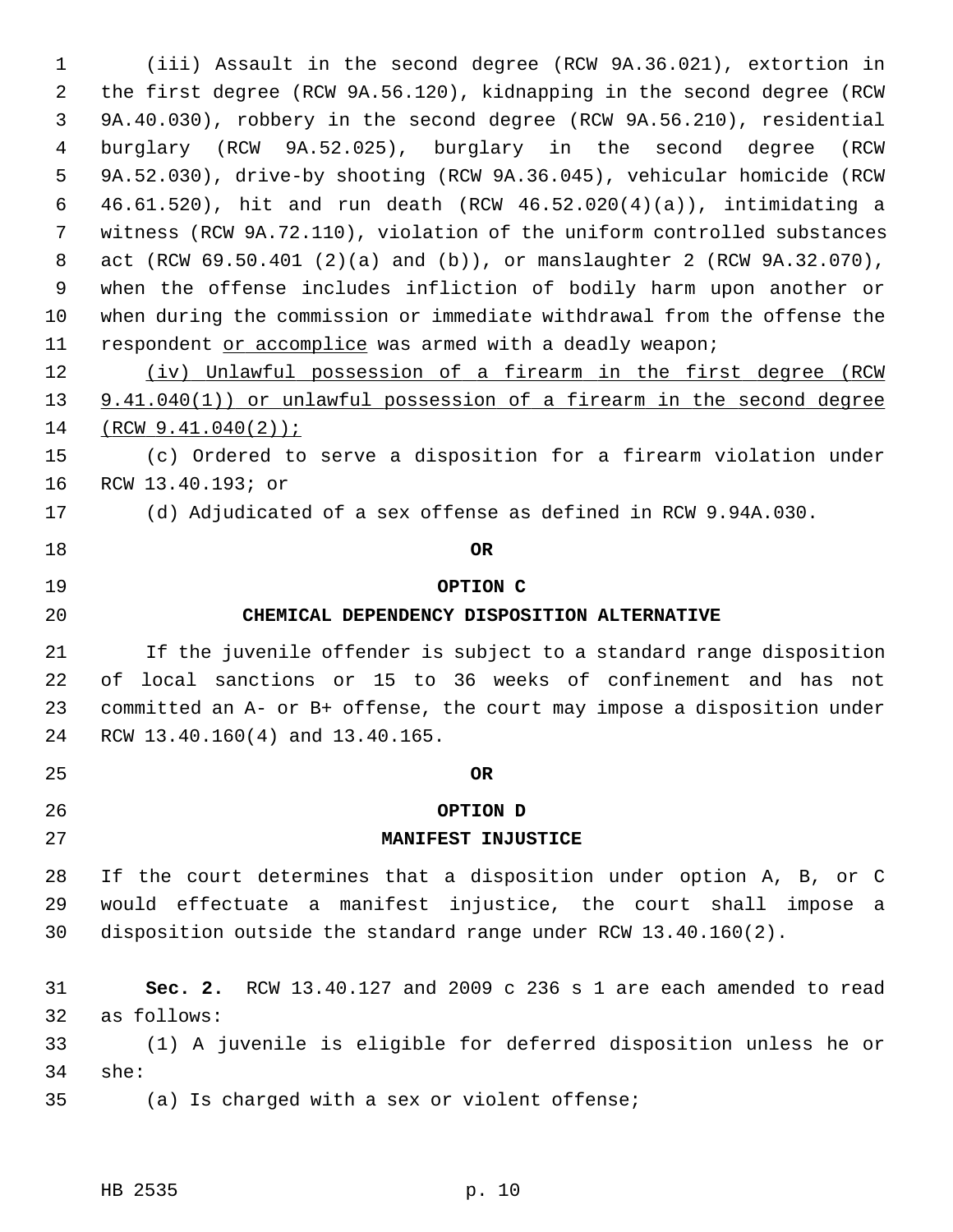1 (b) Is charged with unlawful possession of a firearm in the second

2 degree, theft of a firearm, or possession of a stolen firearm;

3 (c) Has a criminal history which includes any felony;

 $4$  (( $\{e\}$ )) (d) Has a prior deferred disposition or deferred 5 adjudication; or

6  $((\{d\}))(e)$  Has two or more adjudications.

 7 (2) The juvenile court may, upon motion at least fourteen days 8 before commencement of trial and, after consulting the juvenile's 9 custodial parent or parents or guardian and with the consent of the 10 juvenile, continue the case for disposition for a period not to exceed 11 one year from the date the juvenile is found guilty. The court shall 12 consider whether the offender and the community will benefit from a 13 deferred disposition before deferring the disposition.

14 (3) Any juvenile who agrees to a deferral of disposition shall:

15 (a) Stipulate to the admissibility of the facts contained in the 16 written police report;

17 (b) Acknowledge that the report will be entered and used to support 18 a finding of guilt and to impose a disposition if the juvenile fails to 19 comply with terms of supervision; and

20 (c) Waive the following rights to: (i) A speedy disposition; and 21 (ii) call and confront witnesses.

22 The adjudicatory hearing shall be limited to a reading of the 23 court's record.

24 (4) Following the stipulation, acknowledgment, waiver, and entry of 25 a finding or plea of guilt, the court shall defer entry of an order of 26 disposition of the juvenile.

27 (5) Any juvenile granted a deferral of disposition under this 28 section shall be placed under community supervision. The court may 29 impose any conditions of supervision that it deems appropriate 30 including posting a probation bond. Payment of restitution under RCW 31 13.40.190 shall be a condition of community supervision under this 32 section.

33 The court may require a juvenile offender convicted of animal 34 cruelty in the first degree to submit to a mental health evaluation to 35 determine if the offender would benefit from treatment and such 36 intervention would promote the safety of the community. After 37 consideration of the results of the evaluation, as a condition of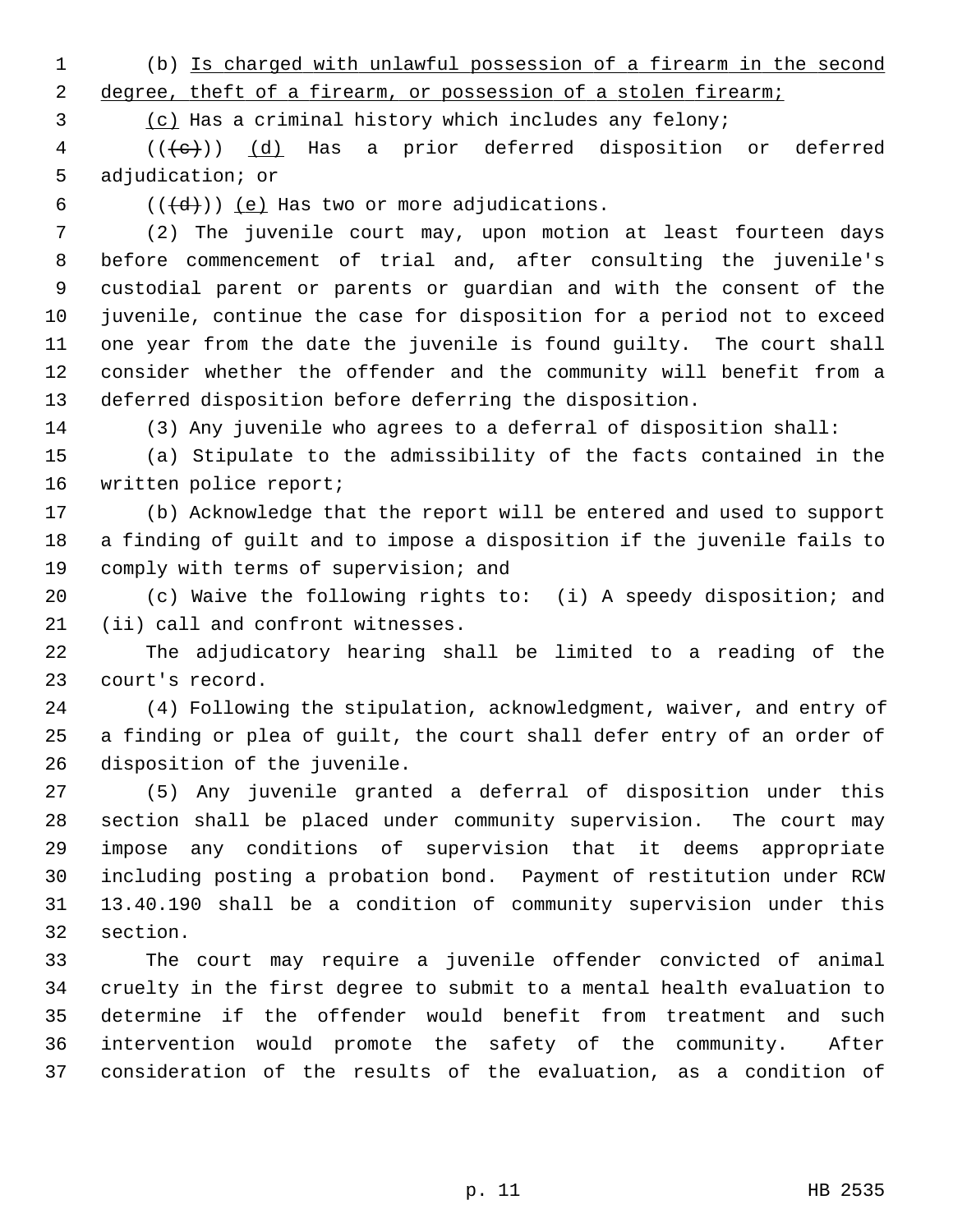1 community supervision, the court may order the offender to attend 2 treatment to address issues pertinent to the offense.

 3 (6) A parent who signed for a probation bond has the right to 4 notify the counselor if the juvenile fails to comply with the bond or 5 conditions of supervision. The counselor shall notify the court and 6 surety of any failure to comply. A surety shall notify the court of 7 the juvenile's failure to comply with the probation bond. The state 8 shall bear the burden to prove, by a preponderance of the evidence, 9 that the juvenile has failed to comply with the terms of community 10 supervision.

11 (7) A juvenile's lack of compliance shall be determined by the 12 judge upon written motion by the prosecutor or the juvenile's juvenile 13 court community supervision counselor. If a juvenile fails to comply 14 with terms of supervision, the court shall enter an order of 15 disposition.

16 (8) At any time following deferral of disposition the court may, 17 following a hearing, continue the case for an additional one-year 18 period for good cause.

19 (9) At the conclusion of the period set forth in the order of 20 deferral and upon a finding by the court of full compliance with 21 conditions of supervision and payment of full restitution, the 22 respondent's conviction shall be vacated and the court shall dismiss 23 the case with prejudice, except that a conviction under RCW 16.52.205 24 shall not be vacated.

25 (10)(a) Records of deferred disposition cases vacated under 26 subsection (9) of this section shall be sealed no later than thirty 27 days after the juvenile's eighteenth birthday provided that the 28 juvenile does not have any charges pending at that time. If a juvenile 29 has already reached his or her eighteenth birthday before July 26, 30 2009, and does not have any charges pending, he or she may request that 31 the court issue an order sealing the records of his or her deferred 32 disposition cases vacated under subsection (9) of this section, and 33 this request shall be granted. Nothing in this subsection shall 34 preclude a juvenile from petitioning the court to have the records of 35 his or her deferred dispositions sealed under RCW 13.50.050 (11) and 36 (12).

37 (b) Records sealed under this provision shall have the same legal 38 status as records sealed under RCW 13.50.050.